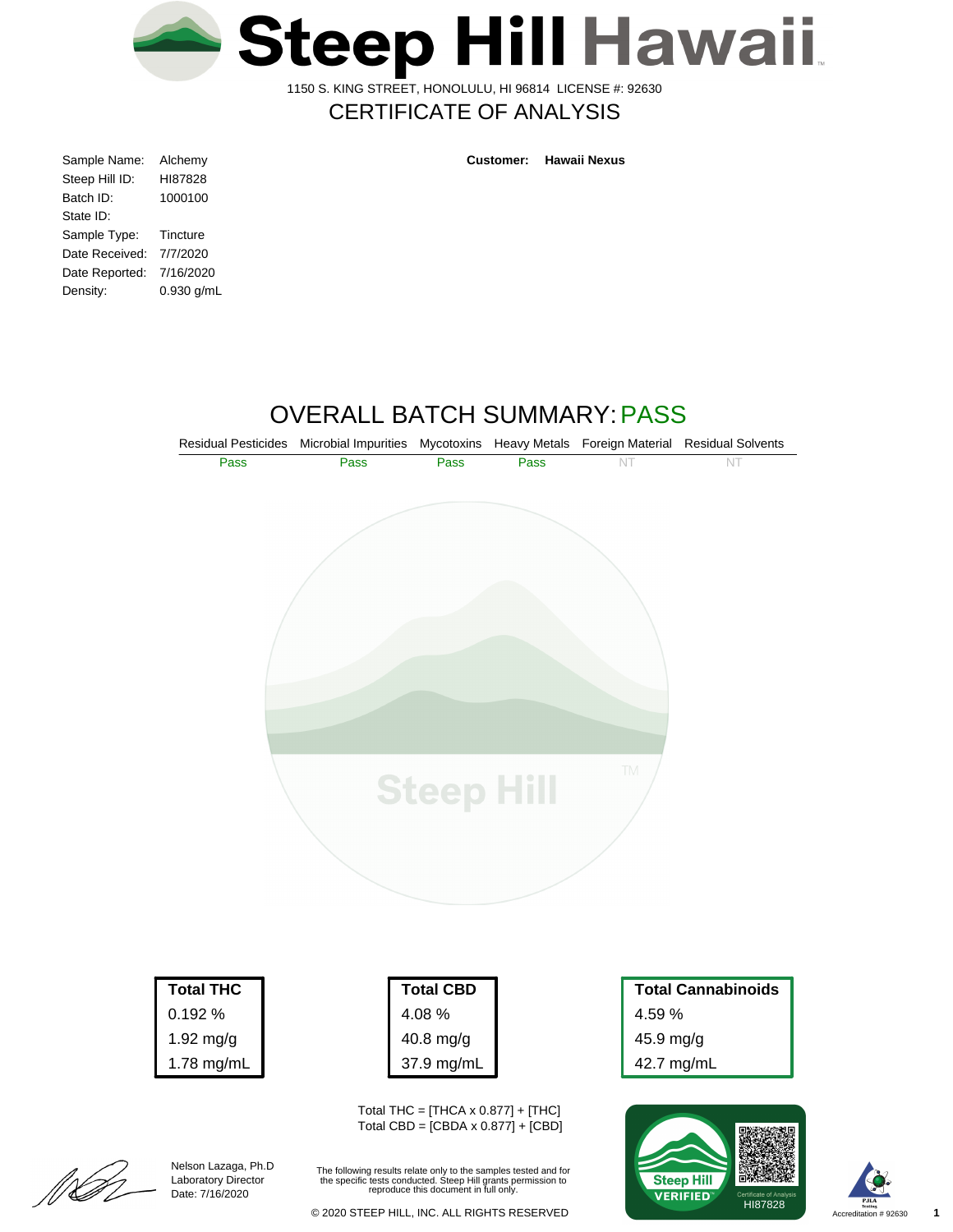

1150 S. KING STREET, HONOLULU, HI 96814 LICENSE #: 92630

# CERTIFICATE OF ANALYSIS

## **Terpenoid Results NT**

Standard terpene analysis utilizing Liquid Chromatography – Mass Spectrometry (LC-MS; HI-SOP-024)

| Analyte             | %  | mg/g | mg/mL | LOD mg/g | LOQ mg/g |
|---------------------|----|------|-------|----------|----------|
| α-Bisabolol         | NT | NT   | NT    | NT       | NT       |
| Camphene            | NT | NT   | NT    | NT       | NT       |
| 3-Carene            | NT | NT   | NT    | NT       | NT       |
| Caryophyllene Oxide | NT | NT   | NT    | NT       | NT       |
| β-Caryophyllene     | NT | NT   | NT    | NT       | NT       |
| Citronellol         | NT | NT   | NT    | NT       | NT       |
| Eucalyptol          | NT | NT   | NT    | NT       | NT       |
| Geraniol            | NT | NT   | NT    | NT       | NT       |
| Guaiol              | NT | NT   | NT    | NT       | NT       |
| Humulene            | NT | NT   | NT    | NT       | NT       |
| p-Isopropyltoluene  | NT | NT   | NT    | NT       | NT       |
| Isopulegol          | NT | NT   | NT    | NT       | NT       |
| Limonene            | NT | NT   | NT    | NT       | NT       |
| Linalool            | NT | NT   | NT    | NT       | NT       |
| <b>B-Myrcene</b>    | NT | NT   | NT    | NT       | NT       |
| Nerolidol           | NT | NT   | NT    | NT       | NT       |
| Ocimene             | NT | NT   | NT    | NT       | NT       |
| $\alpha$ -Pinene    | NT | NT   | NT    | NT       | NT       |
| <b>B-Pinene</b>     | NT | NT   | NT    | NT       | NT       |
| $\alpha$ -Terpinene | NT | NT   | NT    | NT       | NT       |
| $\gamma$ -Terpinene | NT | NT   | NT    | NT       | NT       |
| Terpinolene         | NT | NT   | NT    | NT       | NT       |
| Total               | NT | NT   | NT    | NT       | NT       |

| Microbiological screening utilizing PathogenDx and TEMPO<br>(HI-SOP-008 + HI-SOP-007) - Limit units: CFU/g |             |           |           |                        |  |  |
|------------------------------------------------------------------------------------------------------------|-------------|-----------|-----------|------------------------|--|--|
| Analyte                                                                                                    | Pass/Fail   | Result    | Limit     | LOQ                    |  |  |
| Aspergillus flavus                                                                                         | Pass        | ND        | ND.       | Not Detected in 1 gram |  |  |
| Aspergillus fumigatus                                                                                      | Pass        | ND        | <b>ND</b> | Not Detected in 1 gram |  |  |
| Aspergillus niger                                                                                          | Pass        | ND        | <b>ND</b> | Not Detected in 1 gram |  |  |
| Salmonella                                                                                                 | Pass        | <b>ND</b> | <b>ND</b> | Not Detected in 1 gram |  |  |
| Aerobic                                                                                                    | Pass        | < 100     | 10000     | 1 CFU/g                |  |  |
| Coliform                                                                                                   | Pass        | < 100     | 100       | 1 CFU/g                |  |  |
| Enterobacteria                                                                                             | <b>Pass</b> | < 100     | 100       | 1 CFU/g                |  |  |
| General E. coli                                                                                            | Pass        | $<$ 1     | <b>ND</b> | 1 CFU/g                |  |  |
| Yeast & Mold                                                                                               | Pass        | < 100     | 1000      | 1 CFU/a                |  |  |

**Microbial Impurities Results Pass 7/10/2020**

**Moisture Results NT**

Moisture content analysis utilizing Moisture Balance (MB; HI-SOP-033) - **Limit units: %**

| Analyte | Pass/Fail % Limit |  |
|---------|-------------------|--|
|         |                   |  |

| Moisture<br>NT NT |  |
|-------------------|--|
|-------------------|--|

### **Foreign Material Results NT**

Foreign material analysis utilizing visual inspection with 10x magnification (HI-SOP-016)

| Analyte           | Pass/Fail |
|-------------------|-----------|
| Visual Inspection | -N.       |

## **Cannabinoid Results 7/15/2020**

[[LA

Standard potency analysis utilizing Ultra High Performance Liquid Chromatography (UHPLC; HI-SOP-024)

| Analyte      | %      | mg/g      | mg/mL | $LOD$ mg/g | $LOQ$ mg/g |
|--------------|--------|-----------|-------|------------|------------|
| CBC          | NT     | NT.       | NT    | NT         | NT         |
| <b>CBD</b>   | 2.18   | 21.8      | 20.3  | 0.00947    | 0.00994    |
| <b>CBDA</b>  | 2.16   | 21.6      | 20.1  | 0.00947    | 0.0170     |
| <b>CBDV</b>  | NT     | NT        | NT    | NT         | NT.        |
| <b>CBDVA</b> | NT     | NT        | NT    | NT         | NT         |
| <b>CBG</b>   | 0.0540 | 0.540     | 0.502 | 0.00947    | 0.0109     |
| <b>CBGA</b>  | NT     | NT        | NT    | NT         | NT         |
| <b>CBN</b>   | ND     | <b>ND</b> | ND    | 0.00947    | 0.00947    |
| <b>THC</b>   | 0.182  | 1.82      | 1.69  | 0.00947    | 0.00947    |
| delta-8-THC  | NT     | NT.       | NT    | NT         | NT         |
| THCA         | 0.0113 | 0.113     | 0.105 | 0.00947    | 0.0218     |
| <b>THCV</b>  | NT     | NT        | NT    | NT         | NT         |
| <b>THCVA</b> | NT     | NT        | NT    | NT.        | NT.        |
| Total        | 4.59   | 45.9      | 42.7  |            |            |

ND: Not Detected NT: Not Tested LOQ: Limit of Quantitation LOD: Limit of Detection





Nelson Lazaga, Ph.D Laboratory Director Date: 7/16/2020

The following results relate only to the samples tested and for the specific tests conducted. Steep Hill grants permission to reproduce this document in full only.